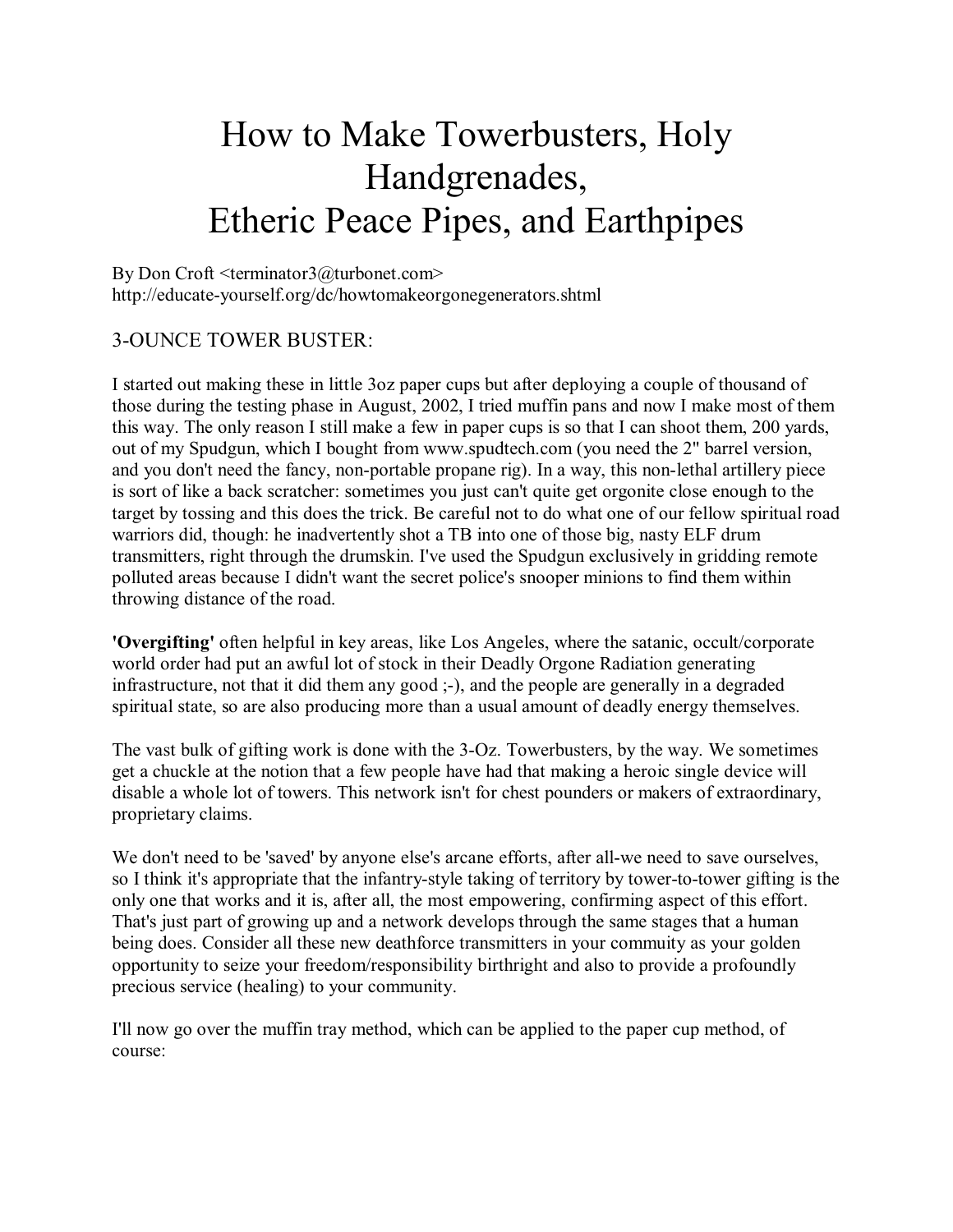1. I use *non-stick muffin pans*, but of course the resin contracts as it cools, so even the cheaper ones work fine.

2. While you're in MalWart getting those pans, and if you don't have any little pieces of quartz on hand, go to the craft section and get the mesh bags of tumbled rocks (the smaller rocks). Pick out the quartz and other clear or white crystals. You can also get bits of quartz from the soil or streambed if you have a clue what to look for. The cloudy, even white, broken bits are just as good as a ten dollar Herkimer diamond, of course, for this application.

If you opt for the dollar bag of MalWart polished stones and are unsure that you can spot quartz on the ground or creekbed, find the ones that are semi-transparent and/or dirty-looking but clear inside. The white ones are often just marble, which is not as good as quartz but is adequate for TBs. You can get suitable quartz crystals by the pound from Gladys Bridges at crystals87@hsnp.com but I mention WalMart to show you that it's not hard to find ingredients. Gladys sends out distinct quartz pieces that are between a quarter and a half inch long. You get a LOT of crystals in a pound.

3. Drop a small crystal in each muffin mold. I often use a broken just a dirty, broken crystal chip about the size of your little toenail but if you're new to this you likely won't feel confident doing this. My confidence is based on a couple of years of towerbusting experience, so I know that a TB with a funky little chip will bust an average Entropy tower and I'm stating it for the record.

4. Fill the molds almost to the top with loose metal. Remember that 3oz is sufficient and that the molds are each 4oz. I want you to get the absolute most bang for your hard-earned or even lazilyobtained buck. 3oz of orgonite in a Holly or Juniper bush is sufficient for busting most of the single transmitters you'll encounter and even for turning those frowns of a chapel-full of devilhating churchgoers upside down.

5. Pour the resin in by stages until it comes almost up to the brim of the mold after you've put the metal and crystal in. If the metal is too fine to permit the resin to soak through before hardening, mix the metal with the catalyzed resin, then spoon it in like you're making cornbread. You're probably going to learn the hard way to mix in the catalyst first. I'm still learning that lesson from time to time  $;-)$ 

6. When I'm going to toss out a bunch in town, I paint them green and brown (camo scheme). You'll be surprised how difficult these are to find once they've been tossed.

## HOLY HANDGRENADE (approximately 12oz):

1. Fold a piece of typing paper twice and then open it into a cone shape. Tape the overlap and underlap with masking tape to help it hold its shape.

2. After you've shaped it into a cone, put the opened cone upside down in a paper cup.

3. We cut a 26" length of 18 gauge copper wire and form it into a clockwise cone spiral (it resembles the tip of a big screw) so that it fits loosely inside the paper cone. You can make it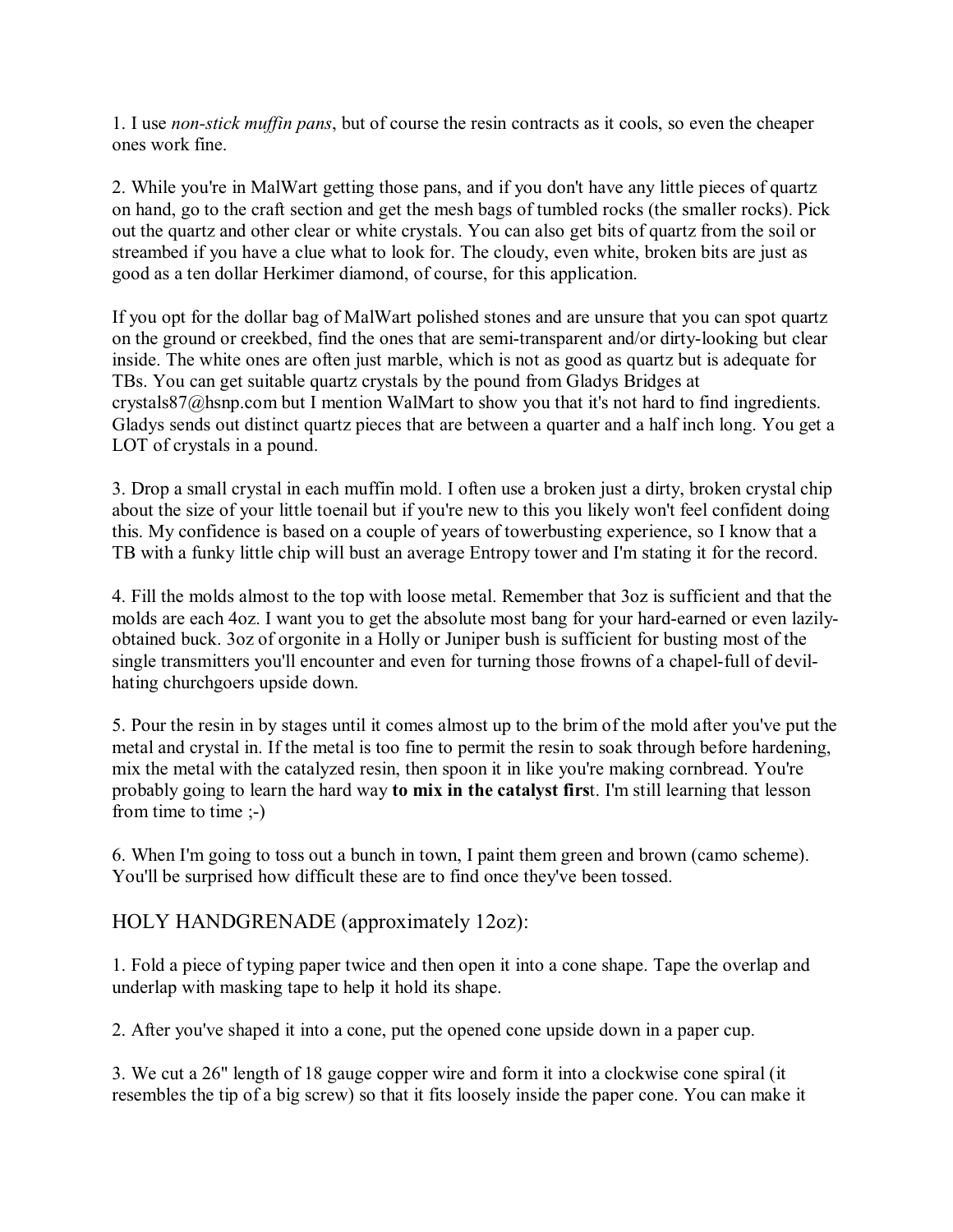pretty rough or get one of Christy Murphy's nifty conespiral bending forms from www.quebecorgone.com. Orgone simply loves to run along and thru curved, orderly pathways. 26" works well for us but there's no specific reason for the length except Carol likes it.

4. Put a big pinch of metal particles into the pointy end of the cone, right on top of the little end of the copper spiral. I like to use BBs (small, copper or zinc-coated ball bearings that American kids shoot from air rifles) for the tips of my HHgs but they're very heavy and expensive if you're making a lot of HHgs and TBs. The spherical form and also the plated zinc and copper over steel provide some pretty dynamic energy qualities but any meta waste from a machine shop is more than sufficient.

5. Shove a fat xtal (my abbreviation for 'crystal'), point down, into the metal so that it's standing up, point sticking toward the point of the cone, then put a little more metal in to hold it in place. I use very cheap, funky-looking crystals for this which have one distinct end. Any form of quartz works fine, by the way, for any of the items mentioned in this document-amethyst, rose quartz, citrine, etc. Save the fancy ones for personal devices, though, if you feel inclined to experiment with the dynamics of gemstones. For an HHg I'll use anything that's at least an inch long and a half inch thick with one distinct point. Gladys puts plenty of these in her 'per pound' orders, along with the towerbuster crystals.

6. Now pour enough catalyzed resin in to saturate the metal. If your metal particles are too fine for the resin to pour thru before it hardens, mix the stuff before you put it in the inverted conedon't learn this the hard way, as I did (and still do ;-)! The level of resin and the level of metal after it's saturated needs to be about the same, otherwise you're wasting some resin. It's better to have metal sticking out of the bottom of the finished product than to have less metal than resin. It's the metal that does the work, apparently; the resin is the matrix.

7. We add a bit of **garnets**, **hematite** and crushed **pyrite** to interactive orgonite devices, which is to say devices that are near us all the time. These things are completely un-necessary for the 'tactical' devices which are left out in the field, also un-necessary for cloudbusters because we don't really interact with them much. Adding gems, coils and minerals to orgonite without having a talent for it is pretty much guaranteed to create some conflict within the material when it's near you. A few ill-intentioned folks have even managed to market orgonite that makes you feel crummy but even this stuff probably busts towers and heals vortices if nobody's near the devices. There are books that can teach you the properties of gemstones and minerals and how to make harmonious, specific combinations and these properties are greatly enhanced by orgonite.

My favorite, because it's based on a combination of intuition and extensive empirical testing (our preferred research approach), is Michael Gienger's CRYSTAL POWER, CRYSTAL HEALING. I don't personally care much for channeled literature because there's no science behind it, so no way to support the data, and it encourages blind acceptance and herd responses. Science and spirituality are inseparable, in my opinion. Leaving one or the other out of our personal life leaves us either materialistic or superstitious but when they're in harmony, we're empowered and intelligent.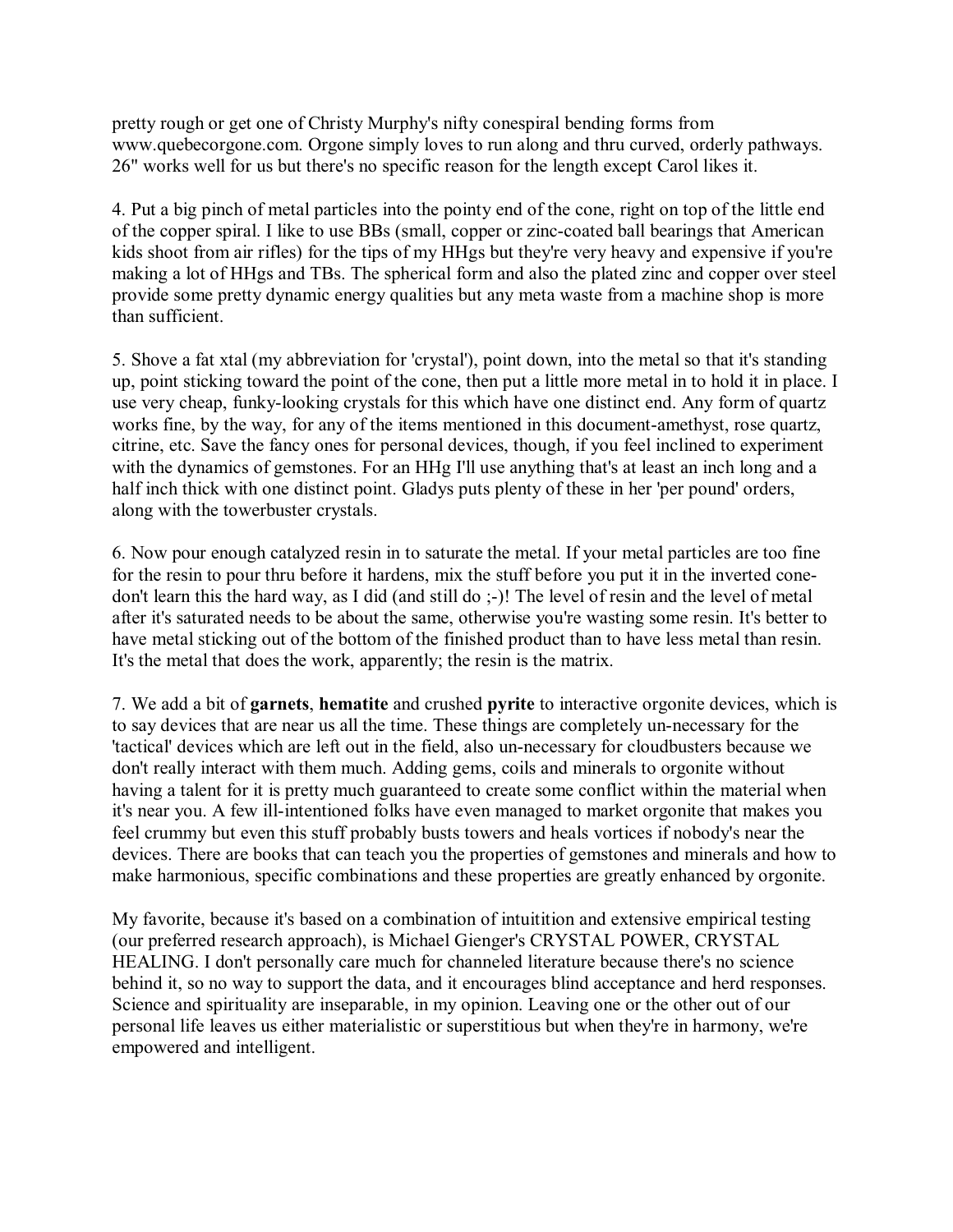8. Fill to the brim, in stages if necessary, with orgonite and when it's hard, it's finished. You can leave the paper on or peel it off. I leave the paper on and sometimes paint them green and brown with spraypaint if I won't be burying it and you'd be surprised how hard it is to see a camouflaged HHg once it's been put in a bush or other hiding place.

9. Notice that I'm not putting additional crystals in the mix as we'd advised in earlier instructions. I simply found that using one bulky xtal in the point makes the other ones extraneous. I think the coil is important in this case. Save the fancy efforts for your personal devices

## ETHERIC PIPE BOMB (Etheric Peace Pipe):

This is Greg Brown's concept which has been found expedient for reviving bodies of water and clarifying them. Greg's our network's etheric horticulture consultant and his site is http://community-2.webtv.net/Yardworms/VermiGardens/. He calls them 'Peace Pipes,' by the way. Just half-fill any length of empty pipe with orgonite and a single, towerbuster-type of crystal and toss it in polluted water.

I did an acre-sized pond in Uganda with five pipe bombs, 9 inches long and 7/8" diameter and a week later the scummy, opaque and stinky water had turned clear, smelled nice and had no scum at all.

A few weeks later, some Japanese relief workers from the city were seen fishing there. The size of these things is determined by your own discretion, apparently. We haven't found that one size is optimal, just that what we've done works.

#### **EARTH PIPE:**

A photo tutorial is on http://www.ethericwarriors.com/viewtopic.php?p=389#389

Some of us feel that the underground bases are the next high priority after busting the new towers, taking back the earthgrid and neutralizing satanic institutions and killing sites/vortices. Most of the towers are on the earth grid and vortices and most of the satanic sites are also on or close to these features, so you'll get a lot of Bang for our orgonite Buck :-).

For now, I'm also recommending Vancouver Steve's treasured method: fill a toilet paper core tube with orgonite and a single, 1" long quartz crystal of any quality, wrapped in a coil, and drop it down a fencepost, stop sign pole or any other (at least) 2" diameter pipe that's set in the ground. Steve carries a little stepladder on his bicycle for his urban gifting missions. This does double duty as a towerbuster and underground base buster. Yea, Steve!

By the way, Brent in Northern Alberta came up with this idea independently, too, at the same time and adopted this as his winter gifting modus operendi until the thaw. I hate to think about where we'd be now without the informal corps of hotblooded Canadians in this network!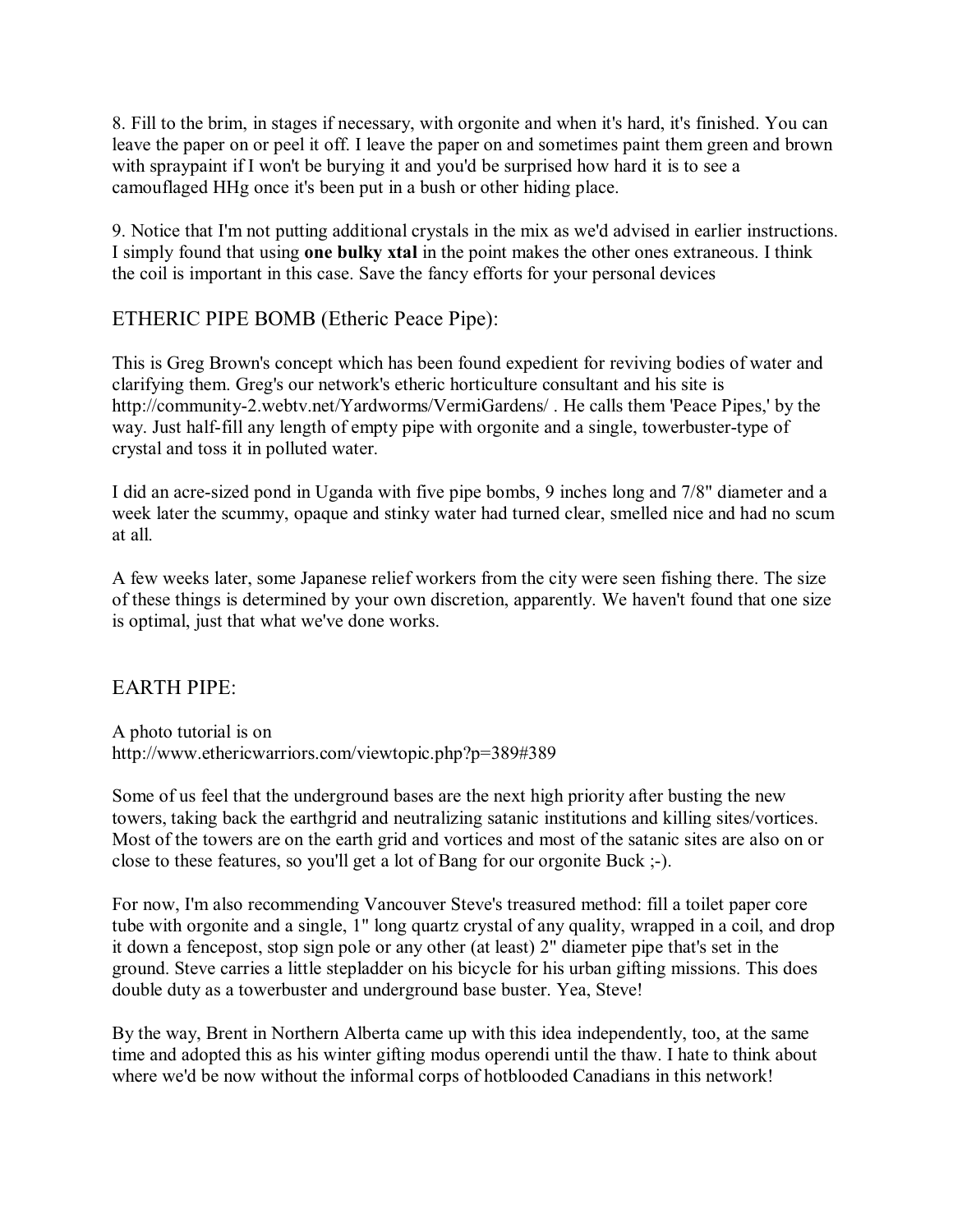Brent once hired a bush pilot to take him to gift a primary earth node farther to the north and Gerard in Australia undertook a similar sortee in the Outback in his own airplane. Doc Batiibwe and Kizira lately hired a big dugout canoe to locate and gift some primary (watery) earth energy sites in Lake Victoria near the headwaters of the Nile. No discussion like this is complete without a mention, at least, of our intrepid African compatriots.

Gale, Laozu Kelly, Stacie, Carol and I have conceived a long-range way to disrupt and neutralize underground predatory tech but it's still in the testing phase. The unfortunate part of disabling underground sources of deadly energy is that the results are not as visible, so we have to rely on the psychics or our own instincts for confirmations. I hesitate to recommend anything for which you won't get abundant physical confirmations but I feel okay about recommending the deployment of Earthpipes because the threat represented by these horrible underground facilities is quite severe, in my opinion, and very widespread. The following instructions describe how we make ours:

#### **EARTHPIPE**

1. Cut a length of 1 1/2 inch copper or aluminum pipe into 13" lengths

2. Thoroughly tape one end of each pipe closed. If you're not thorough, resin will leak out the bottom.

3. Temporarily tape or wire seven of the pipes together so that the whole will stand up by itself with the taped ends at the bottom.

4. The orgonite 'plug' in the bottom of each EP needs to be at least five inches long, so drop 2 or 3 oz of mixed orgonite in each pipe.

5. Select a suitable xtal for each pipe. We use xtals that are at least an inch long and at least a quarter inch thick and have one distinct point.

6. Cut 13" of bare copper wire. We use 18 gauge wire but the point is to use wire that's thick enough to hold a shape and thin enough to work easily. Those coil forms that Christy in Ireland makes are wonderful for making suitable coils. They're available from www.quebecorgone.com

7. After bending the wire to resemble the end of a big screw, just like was done for the HHg, only smaller, pinch the small end of the coil around the middle of the crystal. Remember that the whole thing will have to fit easily in the pipe. You may want to tape or glue the coil to the crystal so the unit doesn't fall apart when you drop it down into the pipe.

8. Here's the mind bending bit: as with the HHg, these are being made upside down. The xtal in the Earthpipe points down into the ground. The hollow end of the pipe is the bottom. The cone shape of the coil flares away from the pointed end. When the pipe is in the ground, the xtal points down and the cone coil opens upward from the middle of the xtal, sort of like a dart in a blowgun  $(-)$